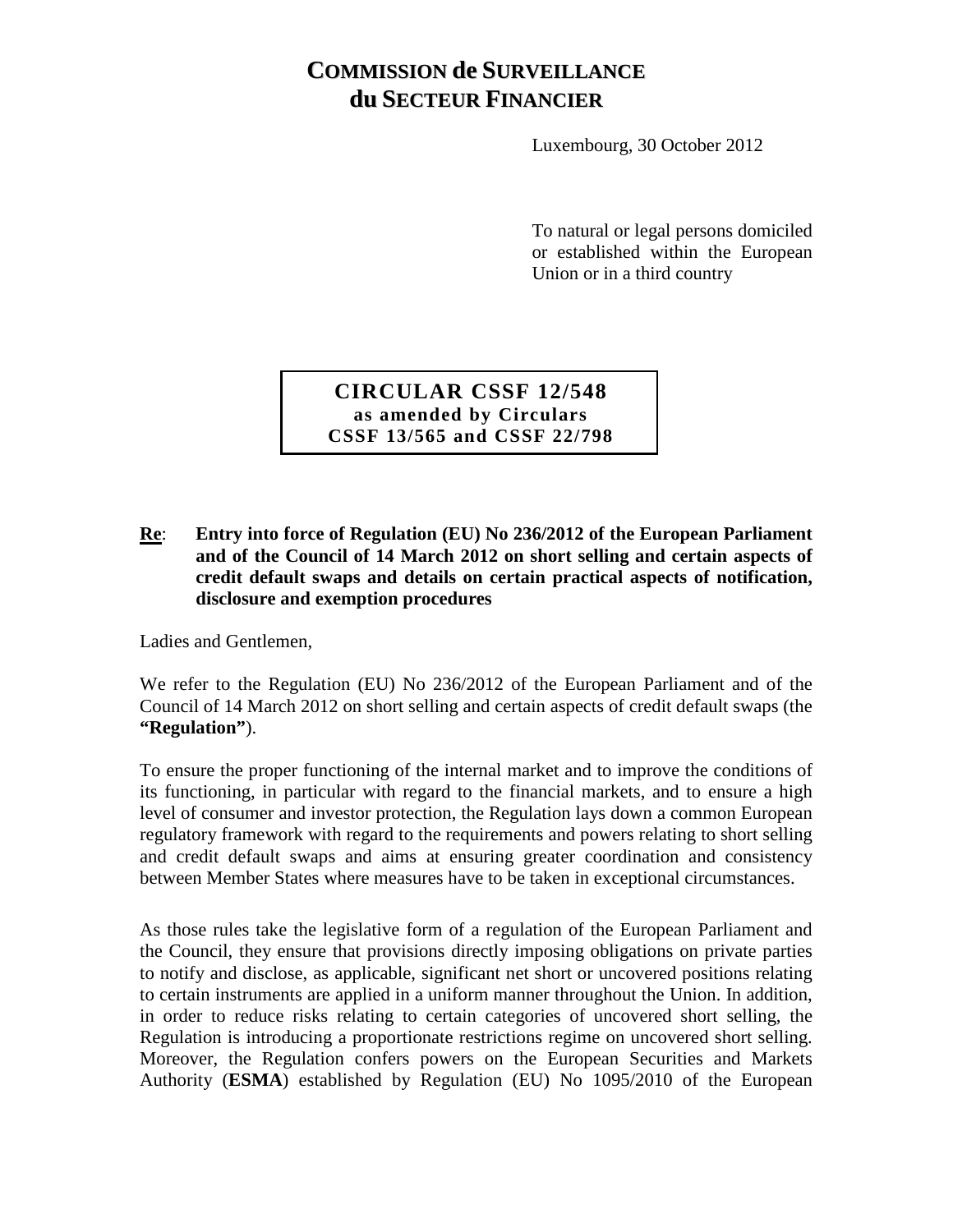Parliament and of the Council to coordinate measures taken by competent authorities or to take measures itself.

The scope of the Regulation is as broad as possible to provide for a preventive regulatory framework to be used in exceptional circumstances with a proportionate response to the risks that short selling of different instruments could represent. It is therefore only in the case of exceptional circumstances that competent authorities and ESMA will be entitled to take measures concerning all types of financial instruments, going beyond the permanent measures that only apply to particular types of instruments where there are clearly identified risks that need to be addressed.

The transparency regime set up by the Regulation applies regardless of where the natural or legal person is located, including in a third country, where that person has a significant net short position relating to the issued share capital of a company that has shares admitted to trading on a trading venue in the Union (provided the principal venue is not located in a third country) or a significant net short position in relation to sovereign debt issued by a Member State or by the Union, including the European Investment Bank, a Member State's government department, agency, special purpose vehicle or international financial institution established by two or more Member States that issues debt on behalf of a Member State or on behalf of several Member States, such as the European Financial Stability Facility or the European Stability Mechanism.

To ensure consistent application of the Regulation, the European Commission has adopted a package of four implementing measures specifying technical aspects of certain key issues of the Regulation:

- Commission Delegated Regulation (EU) No 826/2012 of 29 June 2012 supplementing Regulation (EU) No 236/2012 of the European Parliament and of the Council with regard to regulatory technical standards on notification and disclosure requirements with regard to net short positions, the details of the information to be provided to the European Securities and Markets Authority in relation to net short positions and the method for calculating turnover to determine exempted shares ("**Commission Delegated Regulation (EU) No 826/2012**");
- Commission Implementing Regulation (EU) No 827/2012 of 29 June 2012 laying down implementing technical standards with regard to the means for public disclosure of net position in shares, the format of the information to be provided to the European Securities and Markets Authority in relation to net short positions, the types of agreements, arrangements and measures to adequately ensure that shares or sovereign debt instruments are available for settlement and the dates and period for the determination of the principal venue for a share according to Regulation (EU) No 236/2012 of the European Parliament and of the Council on short selling and certain aspects of credit default swaps;
- Commission Delegated Regulation (EU) No 918/2012 of 5 July 2012 supplementing Regulation (EU) No 236/2012 of the European Parliament and of the Council on short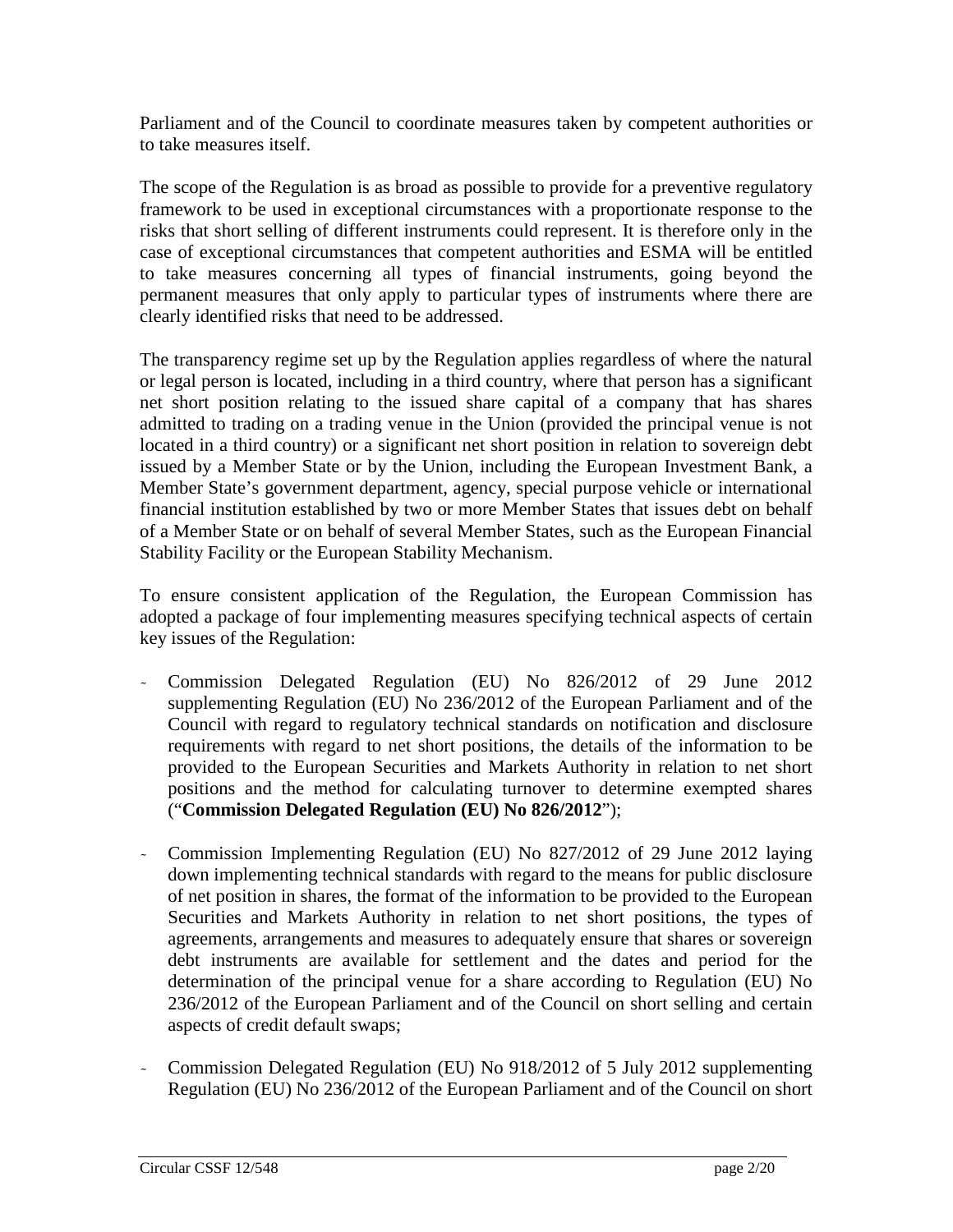selling and certain aspects of credit default swaps with regard to definitions, the calculation of net short positions, covered sovereign credit default swaps, notification thresholds, liquidity thresholds for suspending restrictions, significant falls in the value of financial instruments and adverse events ("**Commission Delegated Regulation (EU) No 918/2012**");

- Commission Delegated Regulation (EU) No 919/2012 of 5 July 2012 supplementing Regulation (EU) No 236/2012 of the European Parliament and of the Council on short selling and certain aspects of credit default swaps with regard to regulatory technical standards for the method of calculation of the fall in value for liquid shares and other financial instruments.

The European legislative framework on short selling and certain aspects of credit default swaps (i.e. the Regulation and the above four implementing measures) **fully applies from 1 November 2012, it is binding in its entirety and directly applicable in Luxembourg**,

Taking into account the Regulation, the decisions of the CSSF published on 19 and 29 September 2008 in relation to the prohibition of uncovered ("naked") short selling in publicly quoted banks and insurance companies are repealed as from 1 November 2012.

The present circular aims at providing practical details and guidance as regards certain aspects in relation to i) the notification or disclosure of significant net short positions to the CSSF in accordance with Articles 5 to 9 of the Regulation, ii) the exemption for market making activities and primary market operations under Article 17 of the Regulation and iii) the publication, by ESMA and by the CSSF, of relevant information in relation to the application of the Regulation.

## **1. Transparency relating to significant net short positions**

Section 1 of this circular gives further details and clarification concerning the application of the provisions of Articles 5 to 9 on notification and disclosure of significant net short positions in relation to the issued share capital of a company and in relation to issued sovereign debt and on notification of uncovered positions in sovereign credit default swaps. The present section specifies in particular the notification on significant net short positions that must be submitted to the CSSF (being the relevant competent authority within the meaning of Article  $2(1)(i)$  of the Regulation), the persons subject to the notification and disclosure requirements, the time limit for such notification and disclosure, the content of said notifications as well as the method of notification and disclosure.

## **a. Relevant competent authority in Luxembourg for receiving notifications of positions in relation to the issued share capital of a company**

In accordance with Article 5(1) of the Regulation, a natural or legal person who has a net short position in relation to the issued share capital of a company that has shares admitted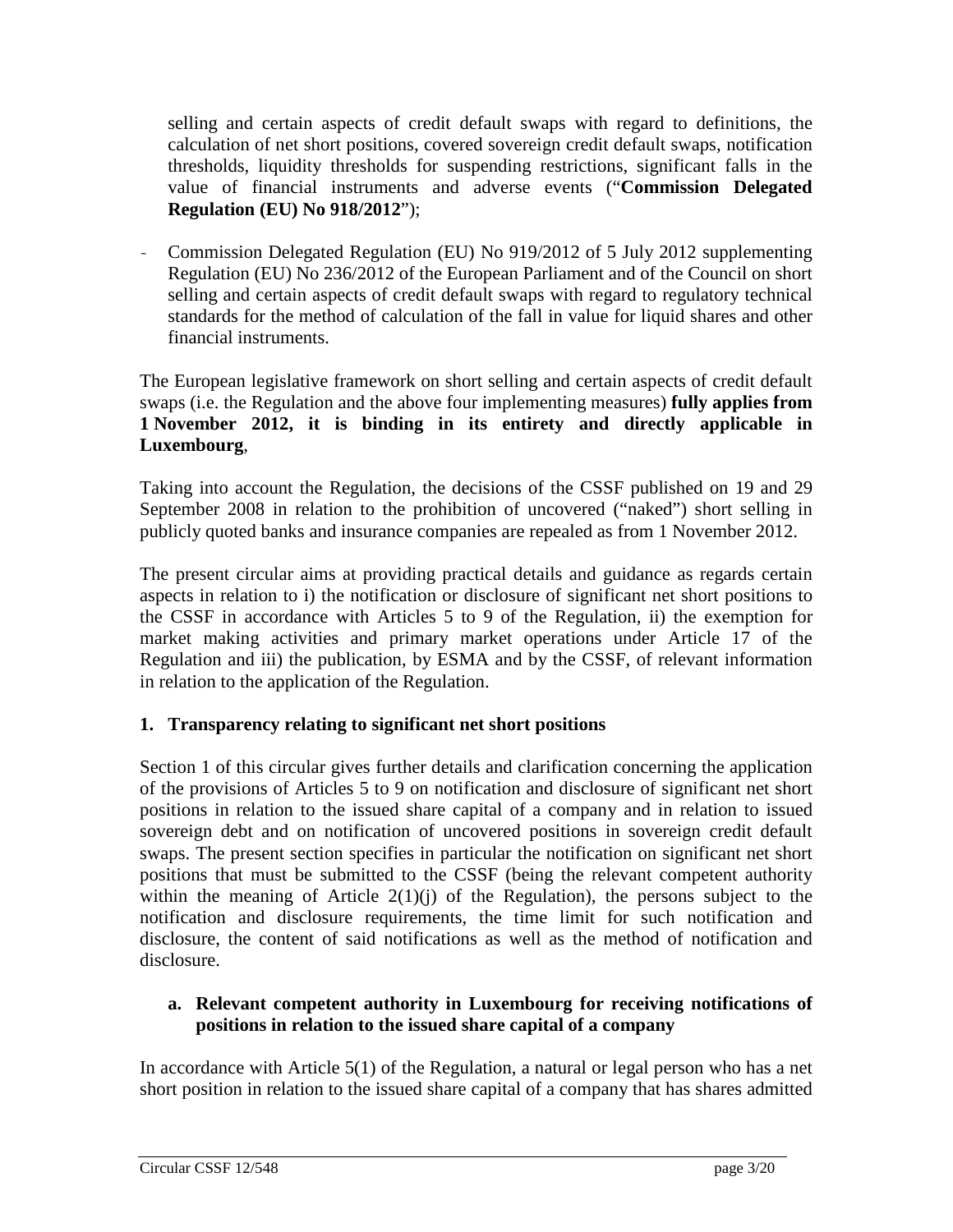to trading on a trading venue shall notify the relevant competent authority, in accordance with Article 9, where the position reaches or falls below a relevant notification threshold which is 0.1% of the issued share capital of the company concerned and each 0.1% above that.

Pursuant to Article 6(1) of the Regulation, a natural or legal person who has a net short position in relation to the issued share capital of a company that has shares admitted to trading on a trading venue shall disclose details of that position to the public, in accordance with Article 9, where the position reaches or falls below a relevant publication threshold which is 0.5% of the issued share capital of the company concerned and each 0.1% above that.

The CSSF is the relevant competent authority for receiving the notifications of significant net short positions in relation to the issued share capital of a company, where the CSSF is the competent authority of the most relevant market in terms of liquidity (as defined in Chapter III of the Commission Regulation (EC) No 1287/2006) for the relevant shares concerned and where such shares are admitted to trading on a trading venue i.e. on a regulated market or a multilateral trading facility (MTF) within the meaning of Directive 2004/39/EC.

The CSSF publishes on the Short selling page of its website [\(http://www.cssf.lu\)](http://www.cssf.lu/) a complete list of issuers of shares in relation to which net short position notifications and disclosures pursuant to the Regulation are required to be made to the CSSF. Said list excludes shares that have been identified by the CSSF (being the relevant competent authority for such shares under the Regulation) as having their principal trading venue located in a third country. Indeed, pursuant to Article 16(1) of the Regulation, its Articles 5, 6, 12 and 15 shall not apply to shares of a company admitted to trading on a trading venue in the Union, where the principal venue for the trading of the shares is located in a third country.

## **b. Relevant competent authority in Luxembourg for receiving notifications of significant net short positions in relation to issued sovereign debt and uncovered positions in sovereign credit default swaps**

Pursuant to Article 7(1) of the Regulation, a natural or legal person who has a net short position relating to issued sovereign debt shall notify the relevant competent authority, in accordance with Article 9 of the Regulation, where such a position reaches or falls below the relevant notification thresholds for the sovereign issuer concerned. The relevant notification thresholds consist of an initial amount and then additional incremental levels in relation to each sovereign issuer.

ESMA publishes on its website [\(http://www.esma.europa.eu/page/Short-selling\)](http://www.esma.europa.eu/page/Short-selling) the notification thresholds for each sovereign issuer.

In accordance with Article 8 of the Regulation, where a competent authority suspends restrictions applicable to sovereign credit default swap transactions pursuant Article 14(2)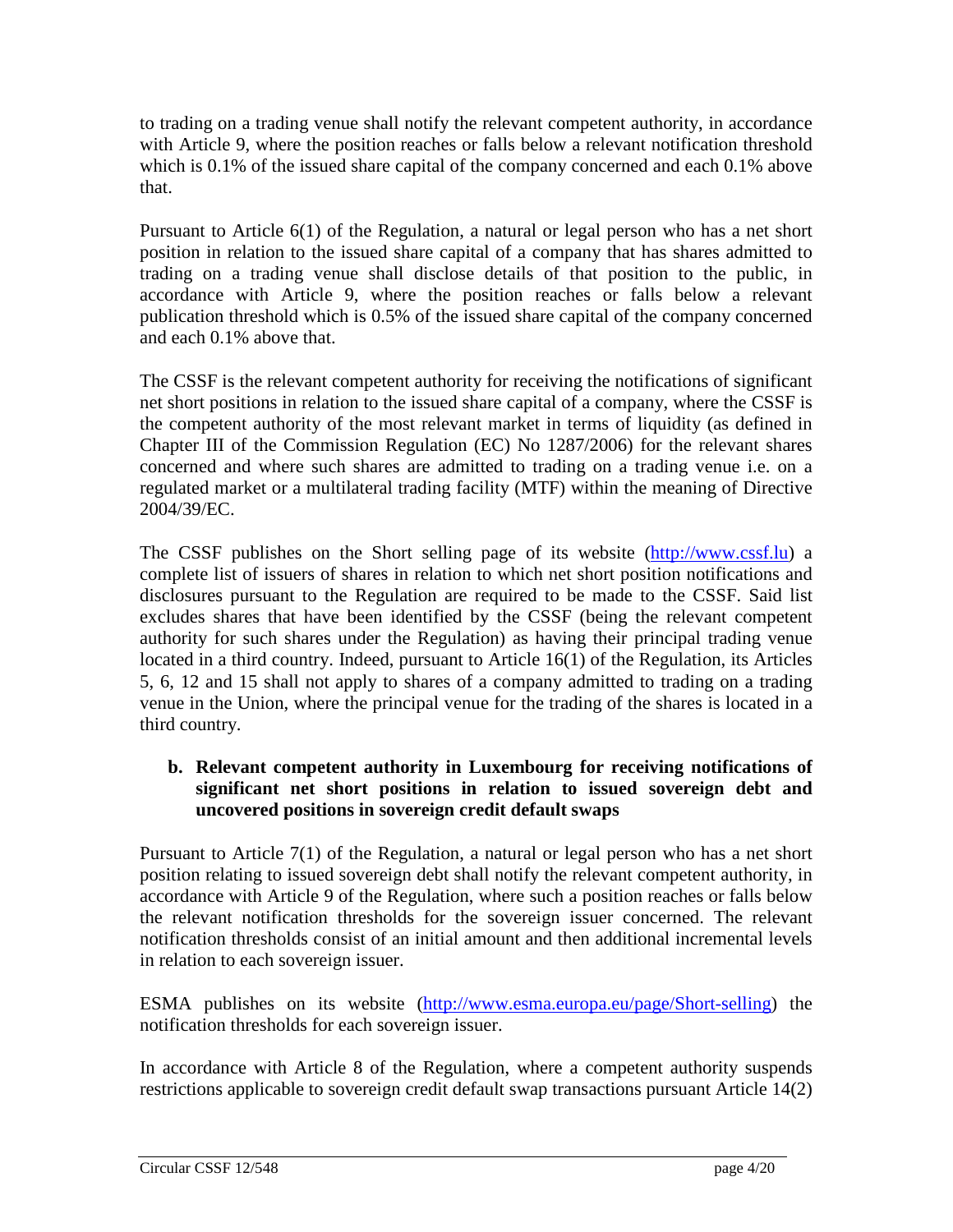of the Regulation, a natural or legal person who has an uncovered position in a sovereign credit default swap shall notify the relevant competent authority where such a position reaches or falls below the relevant notification thresholds for the sovereign issuer, as specified in accordance with Article 7 of the Regulation.

In relation to sovereign debt issued by a sovereign issuer as defined by the Regulation, the CSSF is the relevant competent authority for receiving the notifications in relation to the sovereign debt issued by the Grand-Duchy of Luxembourg as well as those in relation to the sovereign debt issued by the European Investment Bank, the European Financial Stability Facility and the European Stability Mechanism.

The CSSF publishes on the Short selling page of its website [\(http://www.cssf.lu\)](http://www.cssf.lu/) a list of the sovereign debt issuers in relation to which it is the relevant competent authority for the purposes of the Regulation.

## **c. Persons subject to the notification and disclosure requirements**

It is important to point out that pursuant to Article 10 of the Regulation, the notification and disclosure requirements under Articles 5, 6, 7 and 8 apply to natural or legal persons domiciled or established within the Union or in a third country.

References in the Regulation to natural and legal persons shall include registered business associations without legal personality.

# **d. Time limit for notification and disclosure**

Where a natural or legal person holds a relevant position, the relevant notification or disclosure shall be made, pursuant to Article 9(2) of the Regulation, not later than at 15.30 on the following trading day (Luxembourg local time).

## **e. Method of notification and disclosure**

In accordance with Article 9(1) of the Regulation, any notification or disclosure under Article 5, 6, 7 or 8 shall set out details of the identity of the natural or legal person who holds the relevant position, the size of the relevant position, the issuer in relation to which the relevant position is held and the date on which the relevant position was created, changed or ceased to be held.

Commission Delegated Regulation (EU) No 826/2012 specifies in its Annexes I and II the information which a notification must contain as well as the format to be used in the notification forms issued by the competent authority in accordance with Article 2(1) of said delegated regulation.

A notification made to the CSSF must contain the information specified in the "List of fields for notification purposes in Luxembourg" in Annex I to this circular. The said list specifies all the elements of information a notification must include and further explains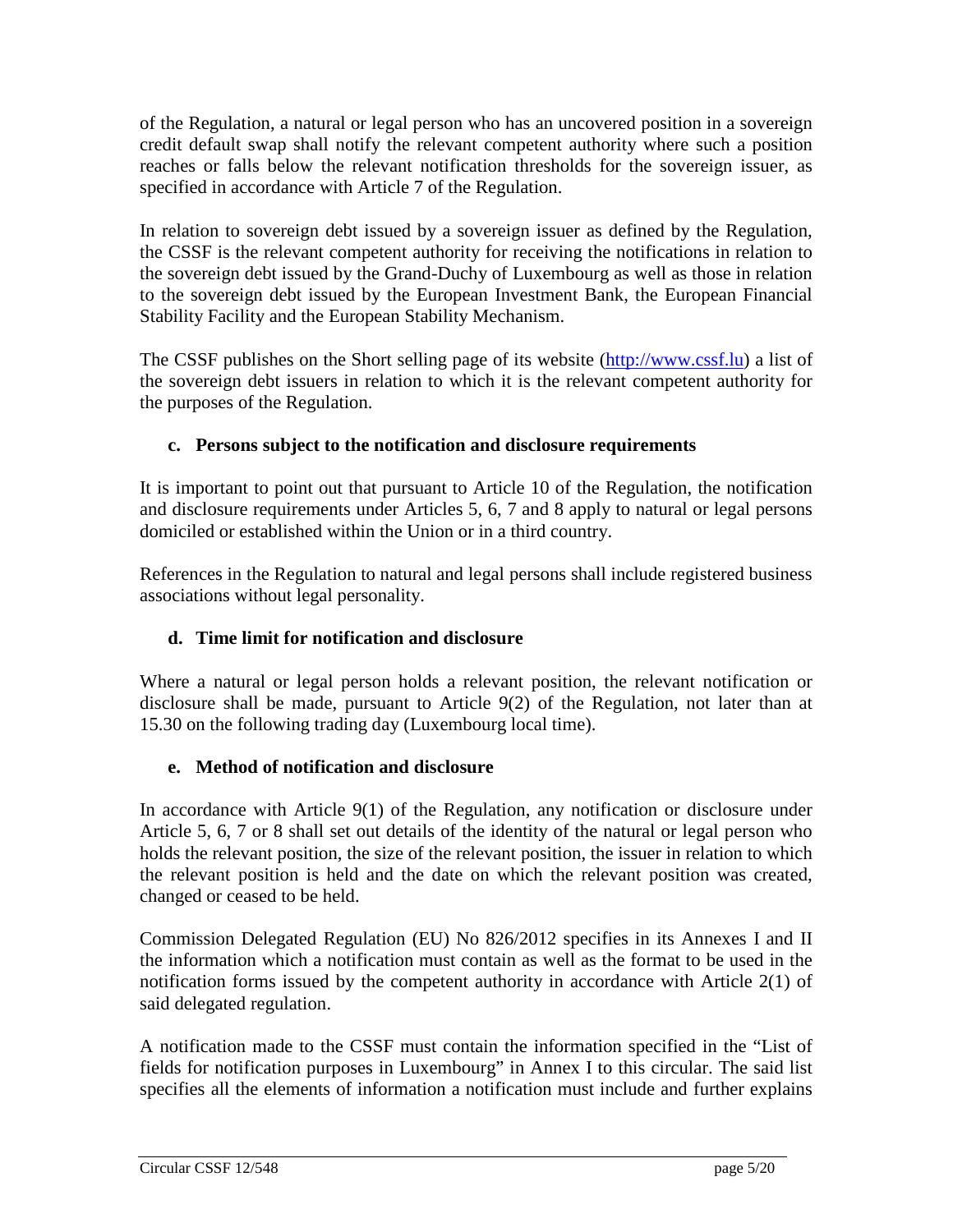the content required for certain fields and the common standards to be used in this respect. The notification itself must be made by using the "Format of the notification form for net short positions in Luxembourg" set out in Annex II to this circular.

The notification can be submitted to the CSSF either by the natural or legal person subject to the notification requirement (the "**position holder**") or by a third-party that has been authorised by the position holder to notify on its behalf.

According to Article 9(3) of the Regulation, the notification of information to a relevant competent authority shall ensure the confidentiality of the information and incorporate mechanisms for authenticating the source of the notification.

To that end, the CSSF has developed a web-based platform for the notification and disclosure of net short or uncovered positions pursuant to the Regulation (the "**short selling platform**"). The platform is made available at [http://shortselling.cssf.lu.](http://shortselling.cssf.lu/)

In order to obtain authorised access to submit notifications on net short or uncovered positions on the said short selling platform, the natural or legal persons concerned must first have successfully registered on the platform as a reporting person for the notification procedure with respect to net short or uncovered positions. In the registration process, the CSSF requires from the persons concerned information and documentation as regards the identity of the position holder and the reporting person (if different). Fields 1 to 7 of the "List of fields for notification purposes in Luxembourg" in Annex I to this circular set out the elements of information to be provided. The authentication documents to be provided are, depending whether the relevant persons are natural or legal persons, a copy of a valid official ID containing a photo and satisfying the passport and ID requirements in Luxembourg (e.g. passport, ID card) or a copy of an extract from the commercial register or comparable official register or list. Such documents will not be required where the persons concerned are subject to the prudential supervision of the CSSF. In addition, where the reporting person is different from the position holder, the CSSF will require a letter of confirmation of the position holder authorising the reporting person to fulfil the notification or disclosure requirements pursuant to the Regulation on behalf of the position holder. On completion of the authentication process, the reporting person obtains a user name and a password authorising it to file notifications on the short selling platform of the CSSF.

The notification forms for net short positions in relation to the issued share capital of a company that has shares admitted to trading on a trading venue, net short positions relating to issued sovereign debt and uncovered positions in sovereign credit default swaps (set out in Annex II to this circular) which shall be used for the notifications to the CSSF will be made available to the authorised reporting persons on the short selling platform. These persons will be able to directly fill in, on the short selling platform, the details of the net short or uncovered positions and submit the duly completed forms to the CSSF through the short selling platform. The forms are considered duly completed by the CSSF where they contain all the relevant information requested by the "List of fields for notification purposes in Luxembourg" set out in Annex I to this circular.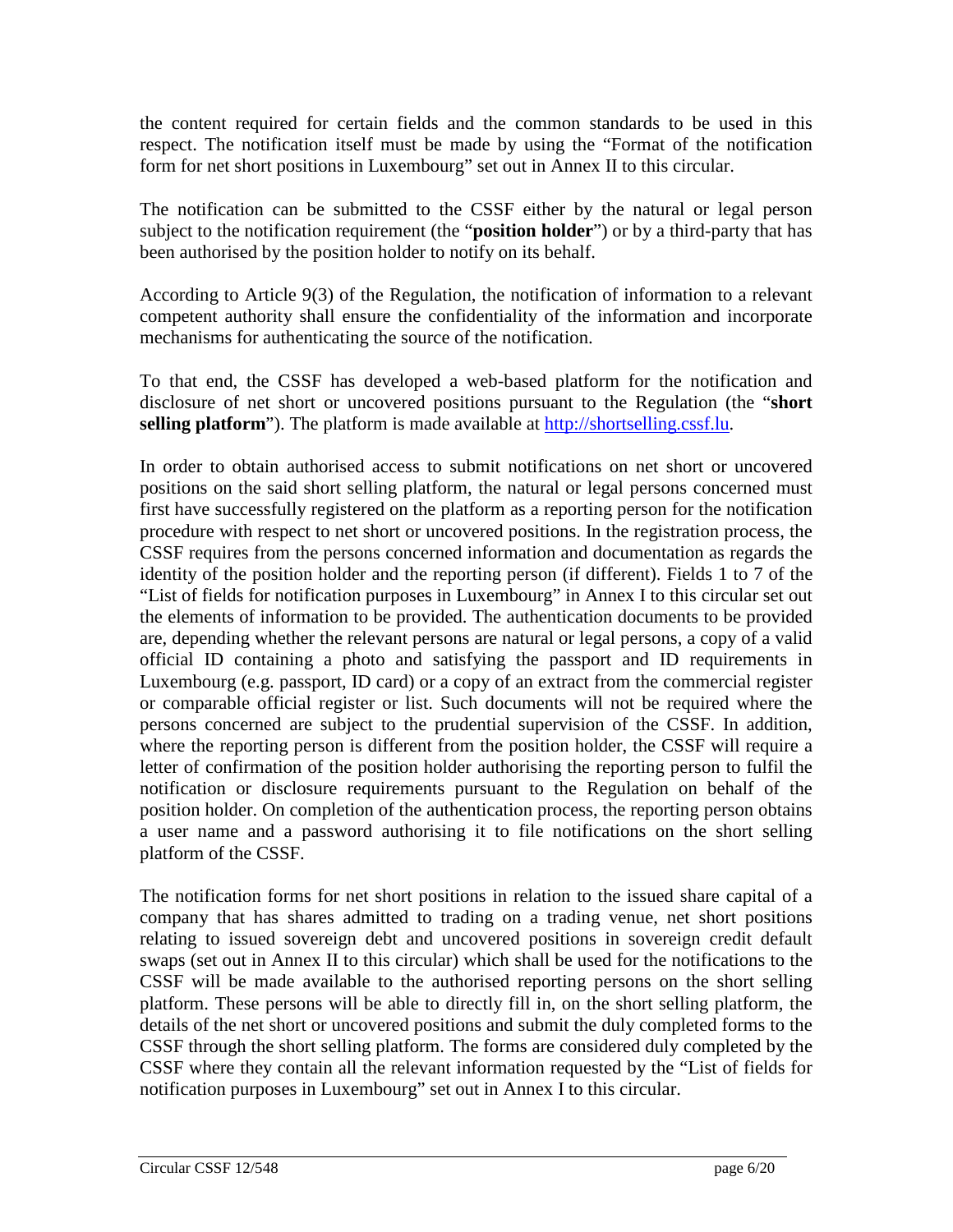The CSSF insists that where pursuant to Article 6(1) of the Regulation, a natural or legal person who has a net short position in relation to the issued share capital of a company that has shares admitted to trading on a trading venue discloses details of that position to the public, the relevant field "Public disclosure requirement" (in the notification form) triggering a publication through the systems of the CSSF must be duly completed. In fact, according to the Regulation, the obligation to disclose details of its position to the public is the responsibility of the natural or legal person who has a net short position. Where the relevant field is duly completed, the CSSF will automatically disclose the relevant information on such net short positions in relation to the issued share capital of a company that has shares admitted to trading on a trading venue to the public by posting it on the Publications page of its short selling platform and considers that the relevant person has fulfilled its obligation to disclose the details of its position to the public.

Finally, in accordance with Article 2(3) of Commission Delegated Regulation (EU) No 826/2012, a natural or legal person who has submitted a notification which contains an error shall proceed, upon becoming aware of the error, to a cancellation of the erroneous notification on the short selling platform and where applicable, make sure that a public disclosure will be made through the short selling platform by using the same procedure as in the aforementioned paragraph. The natural or legal person concerned shall submit a new notification on the short selling platform, if necessary.

The CSSF will publish on the Short selling page of its website [\(http://www.cssf.lu\)](http://www.cssf.lu/) the detailed registration, notification and disclosure procedures.

## **2. Exemption for market making activities and primary market operations and ESMA guidelines in this respect**

Section 2 of this circular details the application of the provisions of Article 17 of the Regulation on exemption for market making activities and primary market operations. The present section specifies notably the scope of the exemption, the notifications of intent to make use of an exemption (a "**notification of intent**") which must be submitted to the CSSF (where it is the relevant competent authority), the information and documentation to be included in a notification of intent to the CSSF as well as the exemption process and the notification channel.

On 2 April 2013, ESMA published guidelines on the exemption for market making activities and primary market operations under Article 17 of the Regulation (Ref. ESMA/2013/74), entitled "Guidelines - Exemption for market making activities and primary market operations under Regulation (EU) 236/2012 of the European Parliament and the Council on short selling and certain aspects of Credit Default Swaps" (the "**Guidelines**").

The Guidelines, which are annexed to this circular as Annex VI, provide further details and clarification on: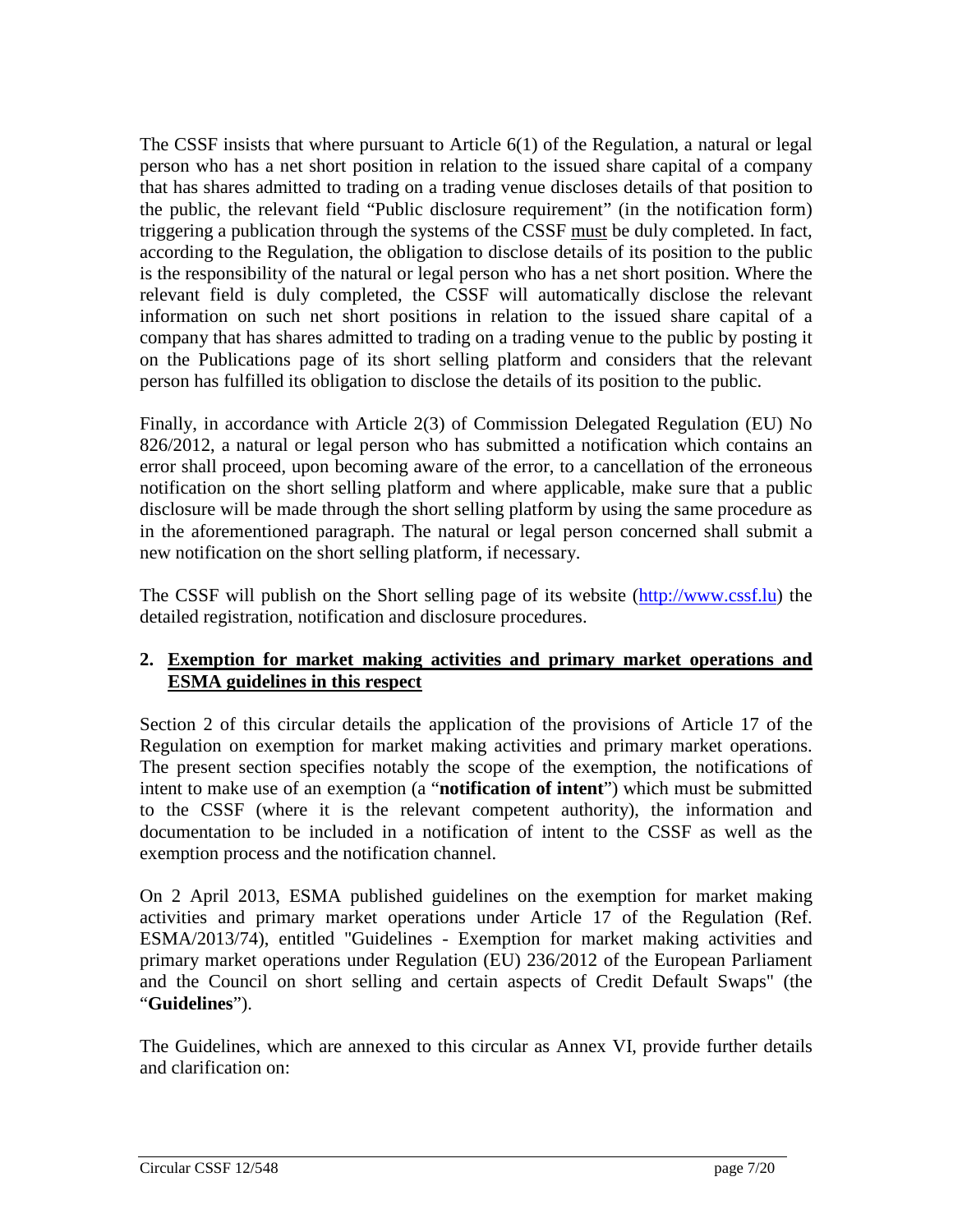- the scope of the exemption for market making activities, including the required link between the relevant financial instrument, the trading venue or "equivalent" third country market and the market membership of the notifying entity;
- the definition of the relevant competent authority for notification, in particular for notifying entities from third countries;
- the process of notification of the intent to use the exemption and its content, including common templates for notification;
- the approach to processing the notification received by the relevant competent authority and the standards that the competent authority should take into account when assessing the eligibility of the notifying entity's activities for the exemption, and;
- the monitoring of the conditions of eligibility once the exemption is used.

The natural or legal persons concerned, who give to the CSSF a notification of intent to make use of the exemption for market making activities or authorised primary dealers activities in accordance with Article 17 of the Regulation, must comply with the Guidelines. They shall refer in particular to the details set out in Sections V, VI and VII of the Guidelines, in relation to the definition and scope of the exemption for market making activities, the general principles and qualifying criteria of eligibility for the exemption for market making activities, and the determination of the competent authority that should be notified by a third country entity not authorised in the Union.

## **a. Definition and scope of the exemption**

## o **Exemption for market making activities**

Pursuant to Article 17(1) of the Regulation, Articles 5, 6, 7, 12, 13 and 14 shall not apply to transactions performed due to market making activities.

According to Article  $2(1)(k)$  of the Regulation, "market making activities" means the activities of an investment firm, a credit institution, a third-country entity, or a firm as referred to in point (l) of Article 2(1) of Directive 2004/39/EC, which is a member of a trading venue or of a market in a third country, the legal and supervisory framework of which has been declared equivalent by the European Commission pursuant to Article 17(2) of the Regulation where it deals as principal in a financial instrument, whether traded on or outside a trading venue, in any of the following capacities:

(i) by posting firm, simultaneous two-way quotes of comparable size and at competitive prices, with the result of providing liquidity on a regular and ongoing basis to the market; (ii) as part of its usual business, by fulfilling orders initiated by clients or in response to clients' requests to trade;

(iii) by hedging positions arising from the fulfilment of tasks under points (i) and (ii).

Article 17(1) of the Regulation therefore exempts certain entities, when they are undertaking transactions due to market making activities as defined above, from net short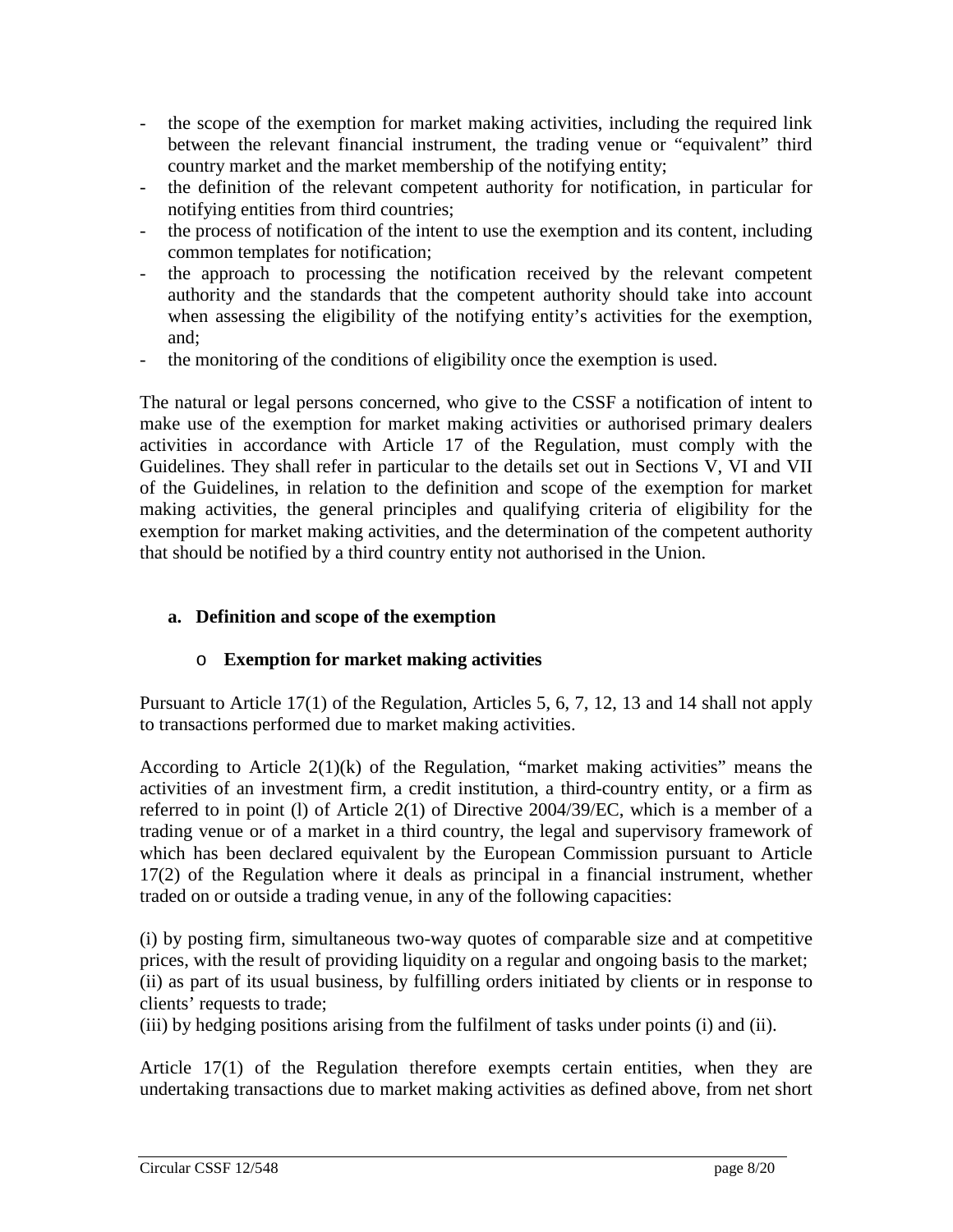position notification and disclosure requirements and the restrictions on uncovered short sales. The exemption applies only to the transactions carried out in performance of market making activities as defined in Article 2(1)(k) of the Regulation.

## o **Exemption for authorised primary dealers activities**

Pursuant to Article 17(3) of the Regulation, Articles 7, 13 and 14 of the Regulation shall not apply to the activities of a natural or legal person where, acting as an authorised primary dealer pursuant to an agreement with a sovereign issuer, it is dealing as principal in a financial instrument in relation to primary or secondary market operations relating to the sovereign debt.

Article  $2(1)(n)$  of the Regulation defines "authorised primary dealer" as a natural or legal person who has signed an agreement with a sovereign issuer or who has been formally recognised as a primary dealer by or on behalf of a sovereign issuer and who, in accordance with that agreement or recognition, has committed to dealing as principal in connection with primary and secondary market operations relating to debt issued by that issuer.

Under Article 17(3) of the Regulation, persons exempted as authorised primary dealers as defined in Article 2(1)(n) are therefore not required to notify net short positions relating to issued sovereign debt, are not subject to the restriction on uncovered short sales in sovereign debt and are not prohibited to enter into an uncovered sovereign credit default swap transaction. The exemption applies only to activities carried out in performance of authorised primary dealers activities as defined in Article 2(1)(n).

# **b. Relevant competent authority for the notification of intent**

## o **Persons domiciled in the EU**

Exemption for market making activities:

A notification with respect to the exemption referred to in Article 17(1) of the Regulation must be made by the natural or legal person concerned to the competent authority of its home Member State. According to the definition set out in Article  $2(1)(i)$  of the Regulation, the persons concerned who shall file their notification of intent to the CSSF are:

- **u** investment firms as defined in Article  $1(9)$  of the Luxembourg law of 5 April 1993 on the financial sector;
- credit institutions as defined in Article  $1(12)$  of the Luxembourg law of 5 April 1993 on the financial sector;
- Firms as referred to in point (1) of Article 2(1) of Directive 2004/39/EC where they have their registered office, their head office or their domicile in Luxembourg.
- Exemption for authorised primary dealers activities: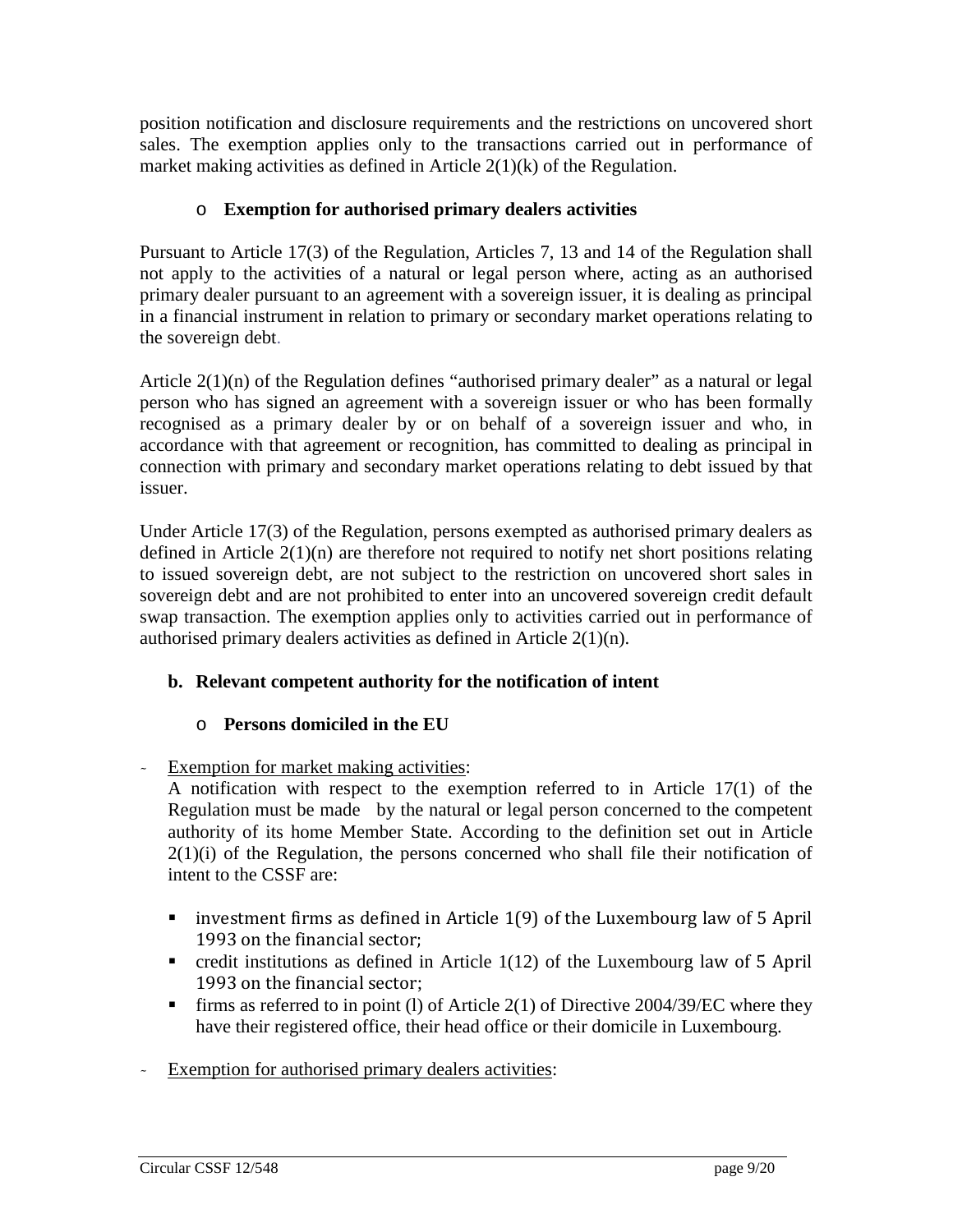A notification with respect to the exemption referred to in Article 17(3) of the Regulation is made by the authorised primary dealer to the relevant competent authority in relation to the sovereign debt concerned. Accordingly, the CSSF is the relevant competent authority (as defined in Article  $2(1)(j)$  of the Regulation) for receiving the notifications of intent in relation to the sovereign debt issued by the Grand-Duchy of Luxembourg, the European Investment Bank, the European Financial Stability Facility and the European Stability Mechanism.

## o **Persons domiciled outside the EU**

- Exemption for market making activities and for authorised primary dealers activities: Pursuant to Article 17(8) of the Regulation, a third-country entity that is not authorised in the Union shall send the relevant notification referred to in paragraphs 5 and 6 of the said Article to the competent authority of the main trading venue in the Union in which it trades. Accordingly, where the main trading venue in the Union is the regulated market or the MTF operated by the Société de la Bourse de Luxembourg S.A., the CSSF is the relevant competent authority for receiving the notification of intent of the third-country entity concerned.

## **c. Notification 30 calendar days in advance and exemption process**

Pursuant to Article 17(5) and 17(6) of the Regulation, the exemption shall apply only where the natural or legal person concerned has notified the CSSF in writing that it intends to make use of the exemption. The notification of intent must be made not less than 30 calendar days before the natural or legal person first intends to use the exemption.

Pursuant to Article 17(7) of the Regulation, the CSSF may prohibit the use of the exemption if it considers that the natural or legal person does not satisfy the conditions of the exemption. Any prohibition shall be imposed within the 30 calendar day period referred to above or subsequently if the CSSF becomes aware that there have been changes in the circumstances of the natural or legal person so that it no longer satisfies the conditions of the exemption. The 30 calendar day period commences once a complete notification of intent including all relevant information and documentation as specified in point 2(d) below has been submitted to the CSSF.

The exemption process does not constitute an authorisation or licensing process.

It should be noted that when processing a notification of intent and assessing whether a natural or legal person concerned satisfies the conditions of the exemption for market making activities or authorised primary dealers activities, the CSSF will take into account the Guidelines issued by ESMA in relation to the requirements of Article 17 of the Regulation.

Where the CSSF does not object to the use of the exemption, it will inform the person concerned accordingly in writing.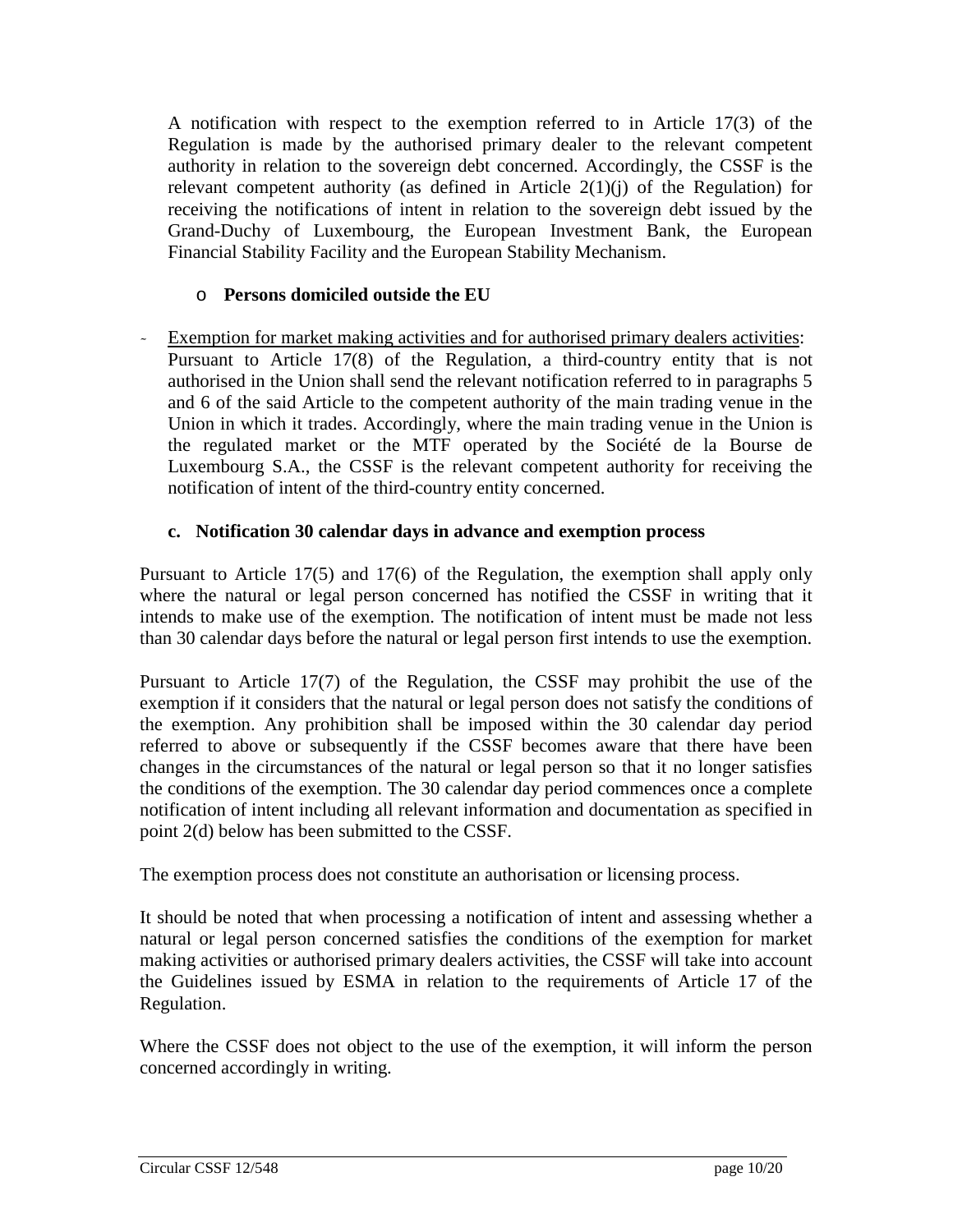Where the CSSF decides to prohibit the use of the exemption, considering that the natural or legal person concerned does not satisfy or no longer satisfies the conditions of the exemption, it will justify its decision and inform the person concerned thereof in writing.

In accordance with Article 17(9) and 17(10) of the Regulation, a natural or legal person who has given a notification of intent shall as soon as possible notify in writing the CSSF where there are any changes affecting that person's eligibility to use the exemption, or if it no longer wishes to use the exemption.

## **d. Content of the notification of intent**

A notification of intent and the accompanying documents may be provided to the CSSF in Luxembourgish, French, German or English.

In conformity with the Guidelines, a notification of intent shall be submitted to the CSSF in accordance with the template form provided in Annex III (Exemption for authorised primary dealers activities) and in Annexes IV and V (Exemption for market making activities) of this circular. Such notification of intent shall in particular include all the information and documentation detailed below:

- Exemption for authorised primary dealers activities:
	- Details of the notifying party;
	- Details of the contact person within the notifying party;
	- Copy of the agreement/recognition signed with a sovereign issuer or a person acting on its behalf.
- Exemption for market making activities:
	- Details of the notifying party;
	- Details of the contact person within the notifying party;
	- Status of the notifying party (credit institution, investment firm...);
	- Trading venue of which the notifying person is a member;
	- Description of the market making activities specifying particular capacity according to Article  $2(1)(k)$  of the Regulation:
		- 1. Capacity under Article  $2(1)(k)(i)$ ;
		- 2. Capacity under Article  $2(1)(k)(ii)$  and the nature of client facilitation services:
			- a. Fulfilling orders initiated by clients;
			- b. Responding to clients' requests to trade.
	- For each capacity, the financial instrument(s) for which the intent to use the exemption is notified. It can take the form of a list of individual financial instruments or a clear specification of the instruments concerned (e.g. national equity index on a particular date), provided that it results in a closed list of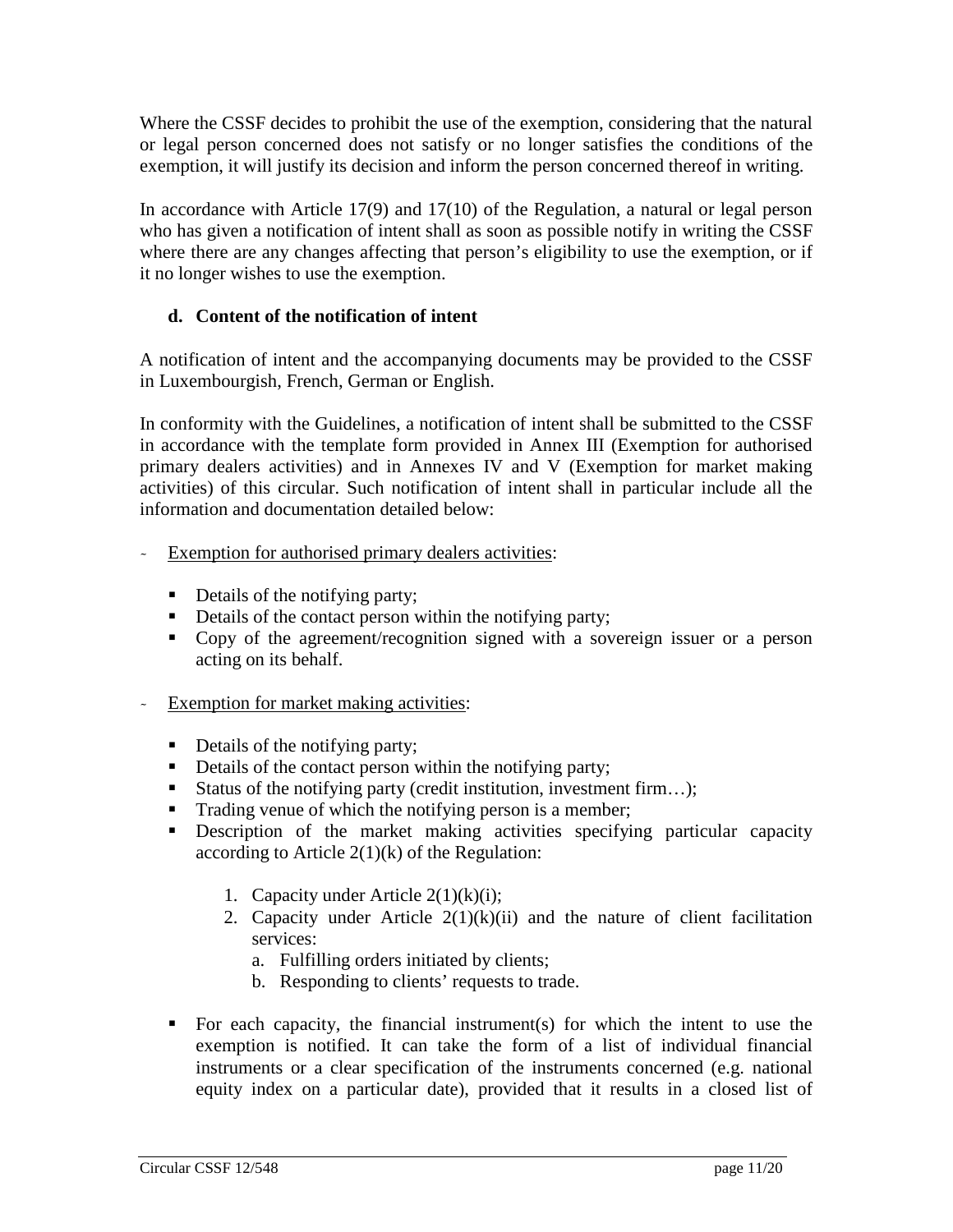specific instruments and allows the notified competent authority to unambiguously identify all individual instruments for which the exemption is declared;

- In case of existing contractual agreement for provision of market making services, a description of the main duties and activities under the contract or a copy of the contract;
- Where the market making activities are carried out on instruments referred to in paragraph  $30<sup>1</sup>$  $30<sup>1</sup>$  $30<sup>1</sup>$  of Section V of the Guidelines, e.g. exchange-traded funds: the corresponding category of financial instruments according to Part 1 and 2 of Annex I of Commission Delegated Regulation (EU) No 918/2012, e.g. category: shares/units of exchange-traded funds;
- Where no previous market making activity in a particular financial instrument can be demonstrated (e.g. IPO, intention to start a new market making business in a new financial instrument):
	- 1. For market making activities under Article  $2(1)(k)(i)$  capacity: indication of expected daily volumes of market making activities in a financial instrument;
	- 2. For market making activities under Article  $2(1)(k)(ii)$  capacity: indication of expected weekly volumes of market making activities in a financial instrument.

## **e. Notification channel**

The complete, dated and signed notification of intent must be sent

by mail to: Commission de Surveillance du Secteur Financier Department Supervision of securities markets 110, route d'Arlon L-2991 Luxembourg

or, alternatively, by e-mail to: [shortselling@cssf.lu.](mailto:shortselling@cssf.lu)

## **3. Information published by ESMA**

The European Securities and Markets Authority (ESMA) publishes on its website [\(http://www.esma.europa.eu/page/Short-selling\)](http://www.esma.europa.eu/page/Short-selling) further information and clarification as regards the practical application of the European legislative short selling framework. The persons concerned shall in particular take into consideration the ESMA Questions and

<span id="page-11-0"></span><sup>&</sup>lt;sup>1</sup> "If market making activities are carried out in a financial instrument, different from a share or a sovereign debt instrument, that creates long or short positions as defined in Articles 3 and 4 of the Regulation, the notification should specify the category of financial instrument according to Part 1 and 2 of Annex I of the Commission Delegated Regulation (EU) No 918/2012 and the corresponding share or issuer of the sovereign debt. Importantly, activities in the corresponding share or sovereign debt will be exempted only to the extent they are undertaken for the purpose of hedging market making activities in that financial instrument, pursuant to point (iii) of Article  $2(1)(k)$  of the Regulation."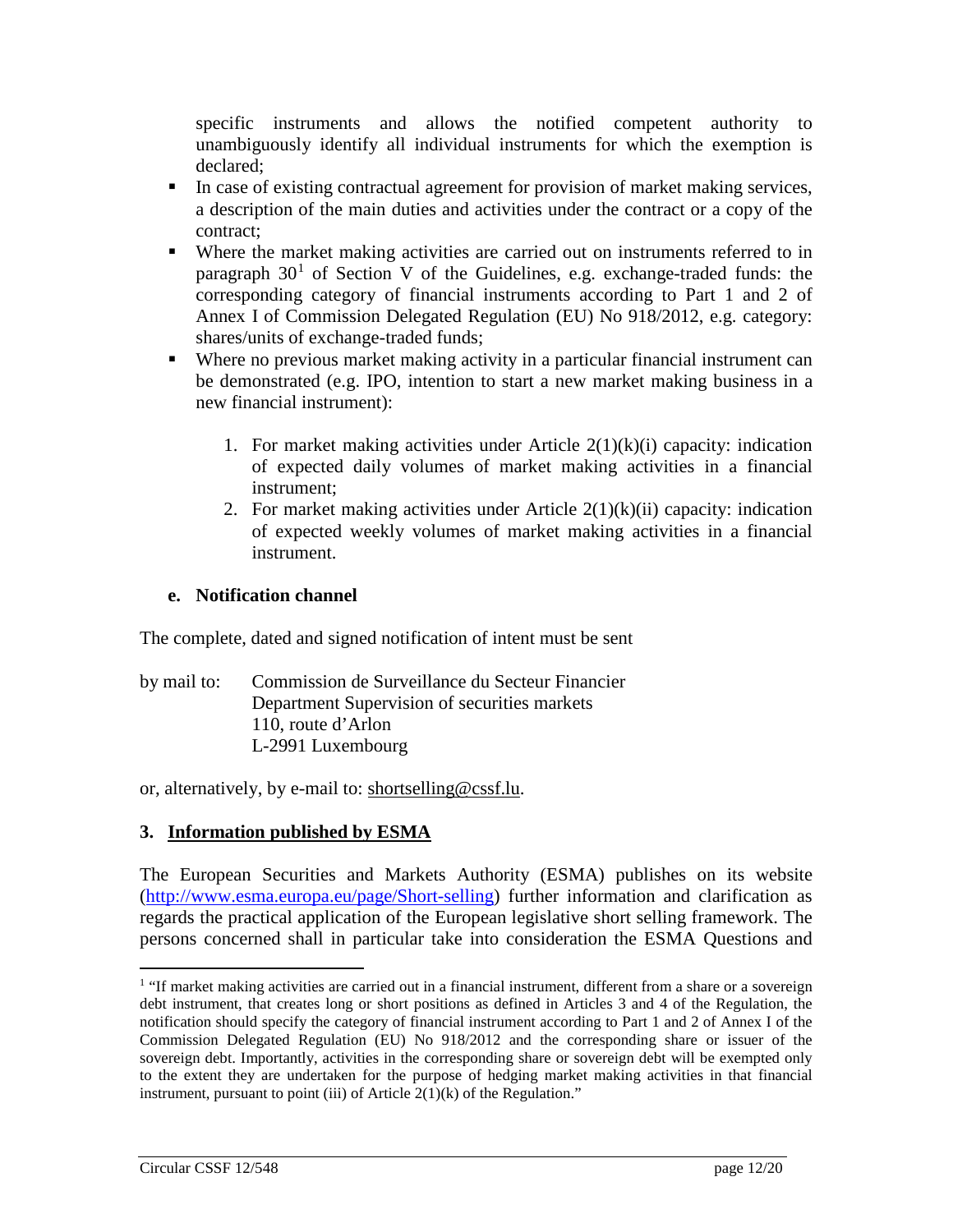Answers (Q&A) document on Implementation of the Regulation on short selling and certain aspects of credit default swaps (as it may be revised, when appropriate), as well as any guidelines or rules already adopted or which may be adopted in the future by ESMA in relation to the requirements under the Regulation.

According to the provisions of the Regulation, ESMA shall provide for public access to certain types of information, such as: significant net short position notification thresholds for each sovereign issuer (Article 7(2)); links to central websites operated or supervised by competent authorities where the public disclosure of net short positions is posted (Article 9(4)); the list of shares for which the principal trading venue is located in a third country (Article 16(2)) and a list of market makers and authorised primary dealers (Article 17(3)).

## **4. Information published by the CSSF**

Apart from information disclosed and made available as described under other sections of this circular, the CSSF publishes on the Short selling page of its website [http://www.cssf.lu](http://www.cssf.lu/) all relevant information and documentation concerning the legislative and regulatory framework on short selling and certain aspects of credit default swaps in Luxembourg. The CSSF will also make public on said page notices of any decision to impose or renew any measure that it takes under the provisions of the Regulation, including any notification, publication and restrictions measures which may be adopted under exceptional circumstances.

Yours faithfully,

COMMISSION de SURVEILLANCE du SECTEUR FINANCIER

Claude SIMON Andrée BILLON Simone DELCOURT Jean GUILL Directeur Directeur Directeur Directeur général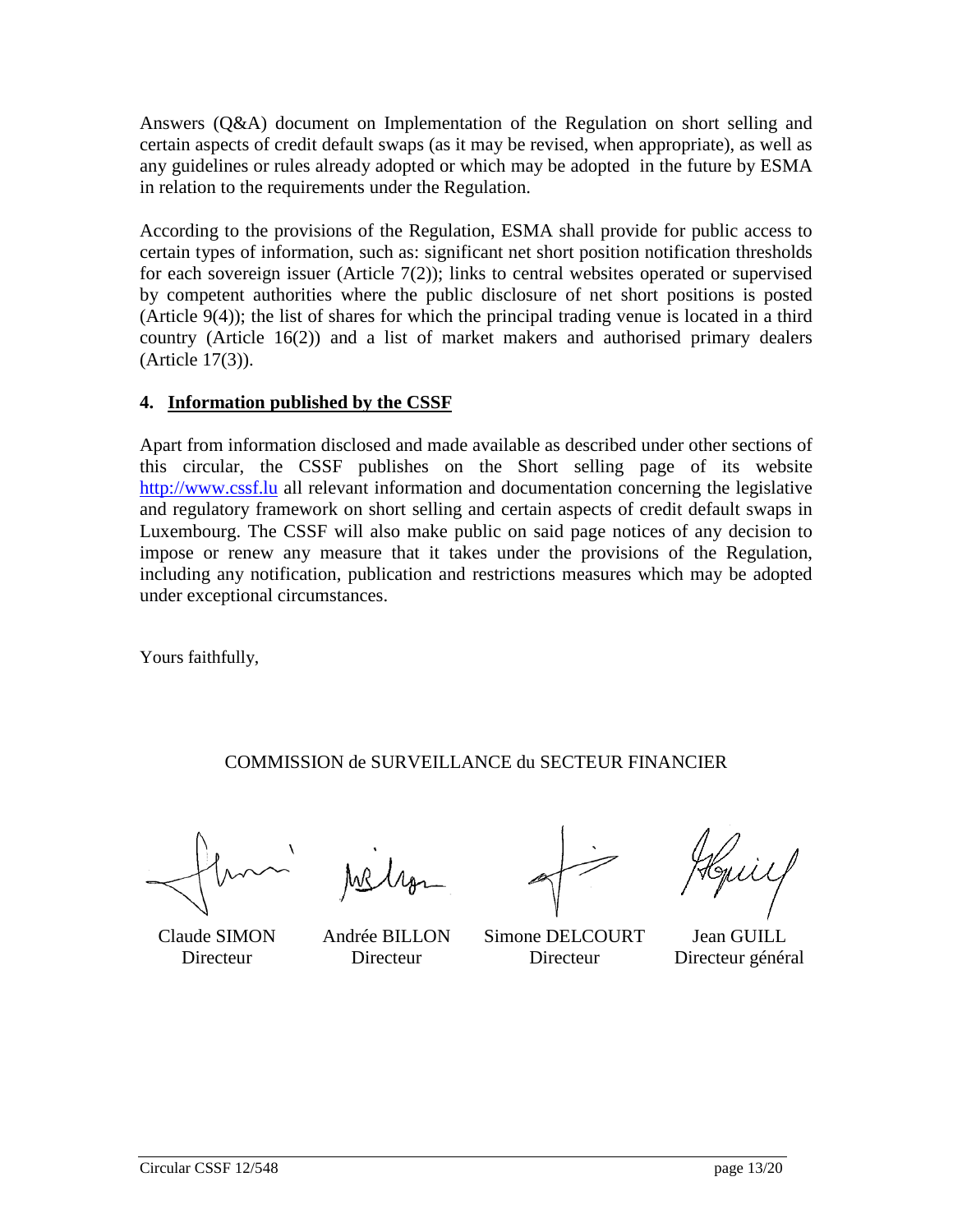# **ANNEX I**

# **List of fields for notification purposes in Luxembourg**

| Field identifier                           | Description                                                                                                                  |  |
|--------------------------------------------|------------------------------------------------------------------------------------------------------------------------------|--|
| 1. Position holder                         | For natural persons: the first name and the last name                                                                        |  |
|                                            | For legal persons: full name including legal form as provided for in the                                                     |  |
|                                            | register where it is incorporated, if applicable                                                                             |  |
| 2. Legal person identification code        | Bank Identifier Code, if available                                                                                           |  |
| 3. Address of the position holder          | Full address (e.g. street, street number, postal code, city, state/province)                                                 |  |
|                                            | and country                                                                                                                  |  |
| 4. Contact details of the position holder  | Telephone number, fax number (if available), email address                                                                   |  |
| 5. Reporting person                        | For natural persons: the first name and the last name                                                                        |  |
|                                            | For legal persons: full name including legal form as provided for in the<br>register where it is incorporated, if applicable |  |
|                                            |                                                                                                                              |  |
| 6. Address of the reporting person         | Full address (e.g. street, street number, postal code, city, state/province)                                                 |  |
|                                            | and country, when different from the position holder                                                                         |  |
| 7. Contact details of the reporting person | Telephone number, fax number (if available), email address, when different                                                   |  |
|                                            | from the position holder                                                                                                     |  |
| 8. Reporting date                          | Date on which the notification is submitted in accordance with ISO                                                           |  |
| 9. Issuer identification                   | standard 8601:2004 (yyyy-mm-dd)                                                                                              |  |
|                                            | For shares: full name of the company that has shares admitted to trading on                                                  |  |
|                                            | a trading venue<br>For sovereign debt: full name of the issuer                                                               |  |
|                                            |                                                                                                                              |  |
|                                            | For uncovered sovereign credit default swaps: full name of the underlying<br>sovereign issuer                                |  |
| 10. ISIN                                   | For shares only: ISIN of the main class of ordinary shares of the issuer. If                                                 |  |
|                                            | there are no ordinary shares admitted to trading, the ISIN of the class of                                                   |  |
|                                            | preference shares (or of the main class of preference shares admitted to                                                     |  |
|                                            | trading if there are several classes of such shares)                                                                         |  |
| 11. Country code                           | Two letter code for the sovereign issuer country in accordance with ISO                                                      |  |
|                                            | standard 3166-1                                                                                                              |  |
| 12. Position date                          | Date on which the position was created, changed or ceased to be held.                                                        |  |
|                                            | Format in accordance with ISO standard 8601:2004 (yyyy-mm-dd)                                                                |  |
| 13. Net short position size in percentage  | For shares only: percentage (rounded to 2 decimal places) of the issued                                                      |  |
|                                            | share capital, expressed in absolute terms, with no "+" or "-" signs                                                         |  |
| 14. Net short position equivalent amount   | For shares: total number of equivalent shares                                                                                |  |
|                                            | For sovereign debt: equivalent nominal amount in Euros                                                                       |  |
|                                            | For uncovered sovereign credit default swaps: equivalent nominal amount                                                      |  |
|                                            | in Euros                                                                                                                     |  |
|                                            | Figures expressed in absolute terms, with no "+" or "-" signs and the                                                        |  |
|                                            | currency expressed in accordance with ISO standard 4217                                                                      |  |
| 15. Date of the previous notification      | Date on which the last position reported by the position holder in relation to                                               |  |
|                                            | the same issuer was notified. Format in accordance with ISO standard                                                         |  |
|                                            | 8601:2004 (yyyy-mm-dd)                                                                                                       |  |
| 16. Cancellation date                      | Date on which a cancellation form is submitted to cancel an erroneous                                                        |  |
|                                            | notification previously submitted. Format in accordance with ISO standard                                                    |  |
|                                            | 8601:2004 (yyyy-mm-dd)                                                                                                       |  |
| 17. Comments                               | Free text – optional                                                                                                         |  |
| 18. Public disclosure requirement          | For shares only: Check box. Details of the net short position shall be                                                       |  |
|                                            | disclosed to the public pursuant to Article 6 of Regulation (EU) No                                                          |  |
|                                            | 236/2012.                                                                                                                    |  |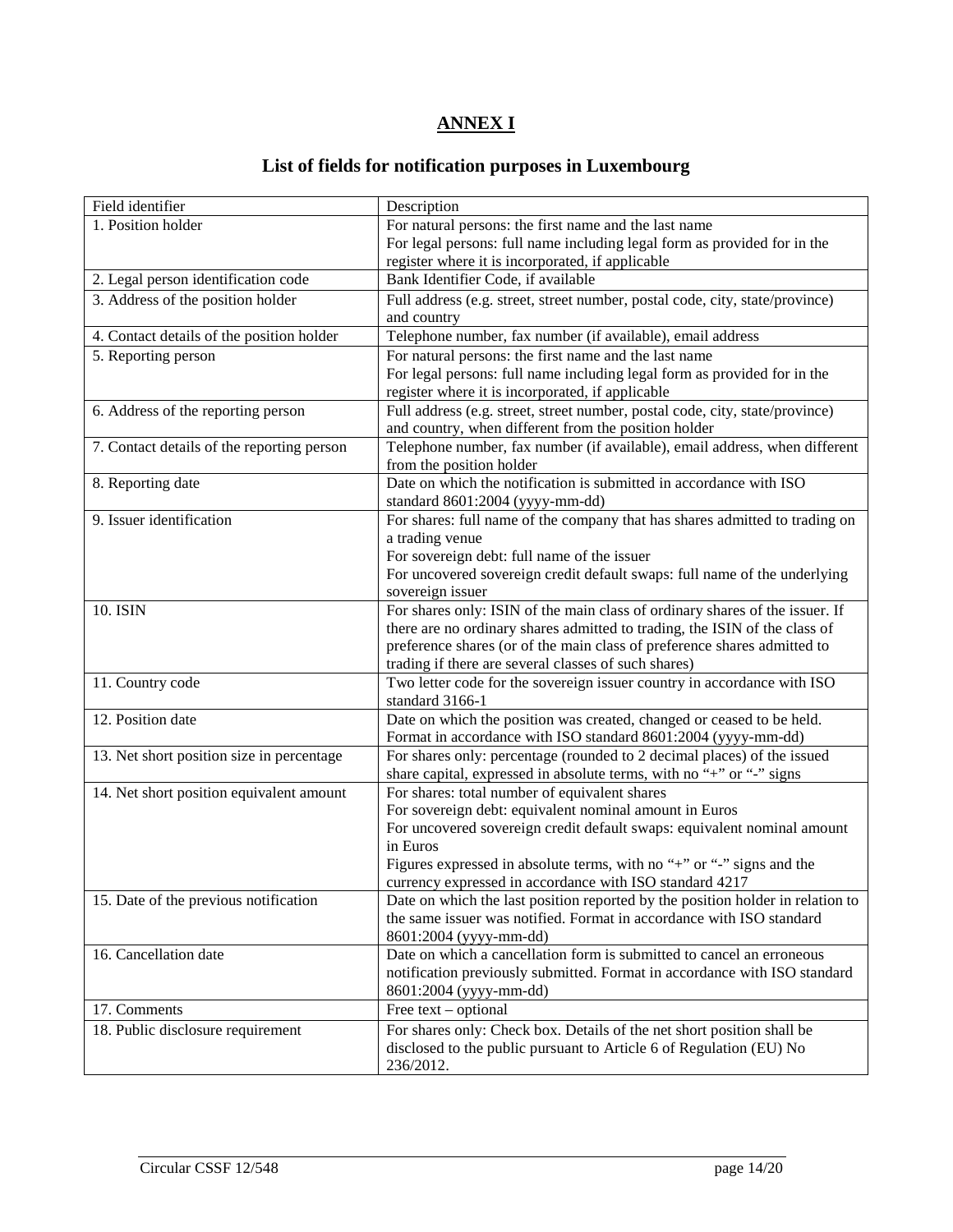## **ANNEX II**

## **Format of notification form for net short positions in Luxembourg**

|                        | First name<br><b>LAST NAME</b><br>Full company name |                         |  |
|------------------------|-----------------------------------------------------|-------------------------|--|
|                        | <b>BIC</b> code<br>(if the holder has one)          |                         |  |
|                        | Country                                             |                         |  |
| <b>POSITION HOLDER</b> | Address                                             |                         |  |
|                        | Contact person                                      | First name<br>Last name |  |
|                        |                                                     | Phone number            |  |
|                        |                                                     | Fax number              |  |
|                        |                                                     | E-mail address          |  |

|                         | First name<br><b>LAST NAME</b><br>Full company name |                |  |
|-------------------------|-----------------------------------------------------|----------------|--|
|                         | Country                                             |                |  |
| <b>REPORTING PERSON</b> | Address                                             |                |  |
| (if different)          | Contact person                                      | First name     |  |
|                         |                                                     | Last name      |  |
|                         |                                                     | Phone number   |  |
|                         |                                                     | Fax number     |  |
|                         |                                                     | E-mail address |  |

### NET SHORT POSITION IN RELATION TO THE ISSUED SHARE CAPITAL OF A COMPANY THAT HAS SHARES ADMITTED TO TRADING ON A TRADING VENUE

| 1. Reporting date                              |  |
|------------------------------------------------|--|
| $(yyyymm-dd)$                                  |  |
| 2. Name of the issuer                          |  |
| 2.1. ISIN code                                 |  |
| 2.2. Full name                                 |  |
| 3. Position date                               |  |
| (yyyy-mm-dd)                                   |  |
| 4. Net short position after threshold crossing |  |
| 4.1. Number of equivalent shares               |  |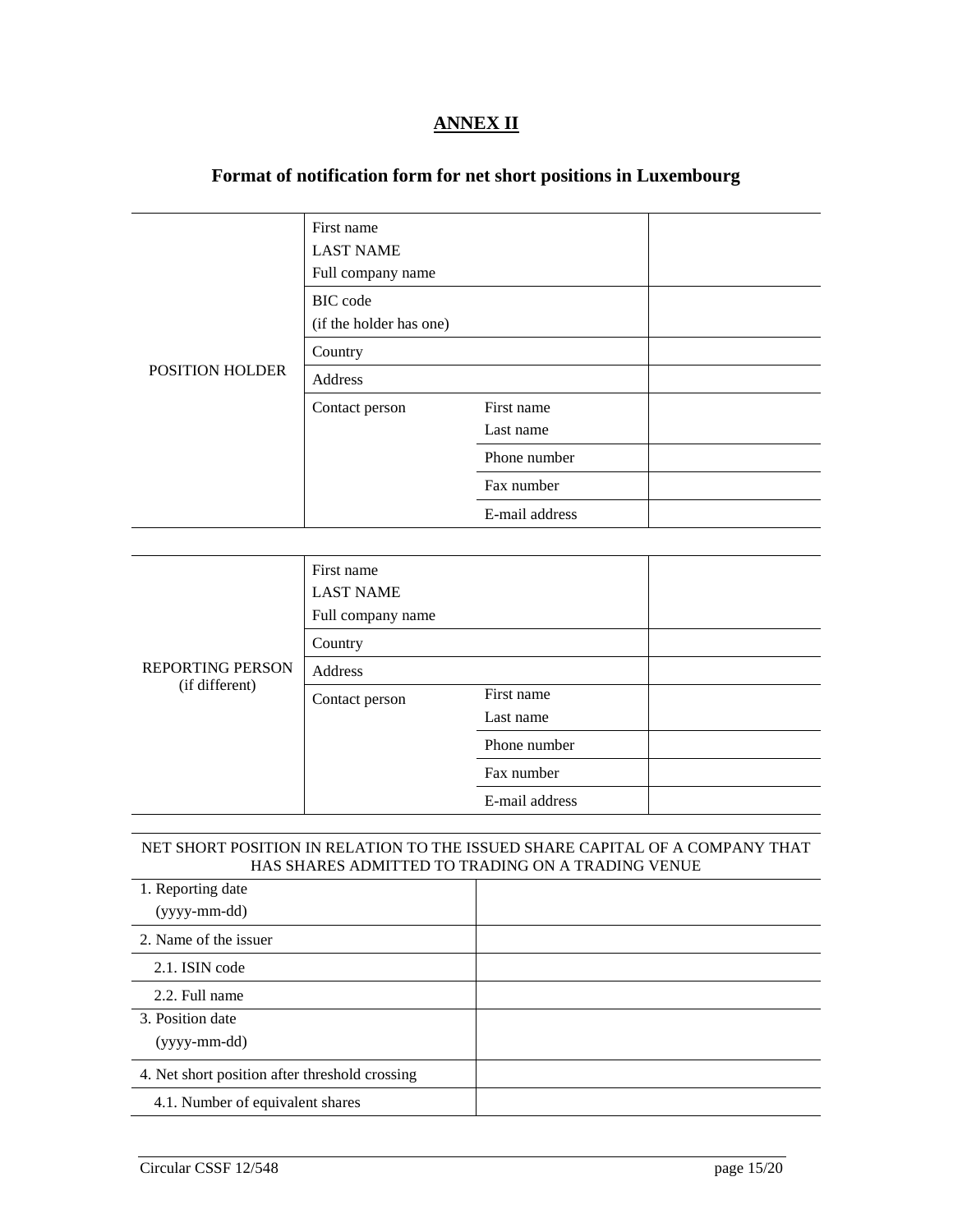| 4.2. % of issued share capital                   |        |
|--------------------------------------------------|--------|
| 5. Date of previous notification<br>(yyyy-mm-dd) |        |
| 6. Comment                                       |        |
| 7. Public disclosure requirement                 | Yes/No |

### NET SHORT POSITION RELATING TO ISSUED SOVEREIGN DEBT

| UNCOVERED POSITION IN A SOVEREIGN CREDIT DEFAULT SWAP                       |  |
|-----------------------------------------------------------------------------|--|
| 1. Reporting date<br>(yyyy-mm-dd)                                           |  |
| 2. Name of the issuer                                                       |  |
| 2.1. Country code                                                           |  |
| 2.2. Full name                                                              |  |
| 3. Position date<br>(yyyy-mm-dd)                                            |  |
| 4. Net short position after threshold crossing<br>Equivalent nominal amount |  |
| 5. Date of previous notification<br>(yyyy-mm-dd)                            |  |
| 6. Comment                                                                  |  |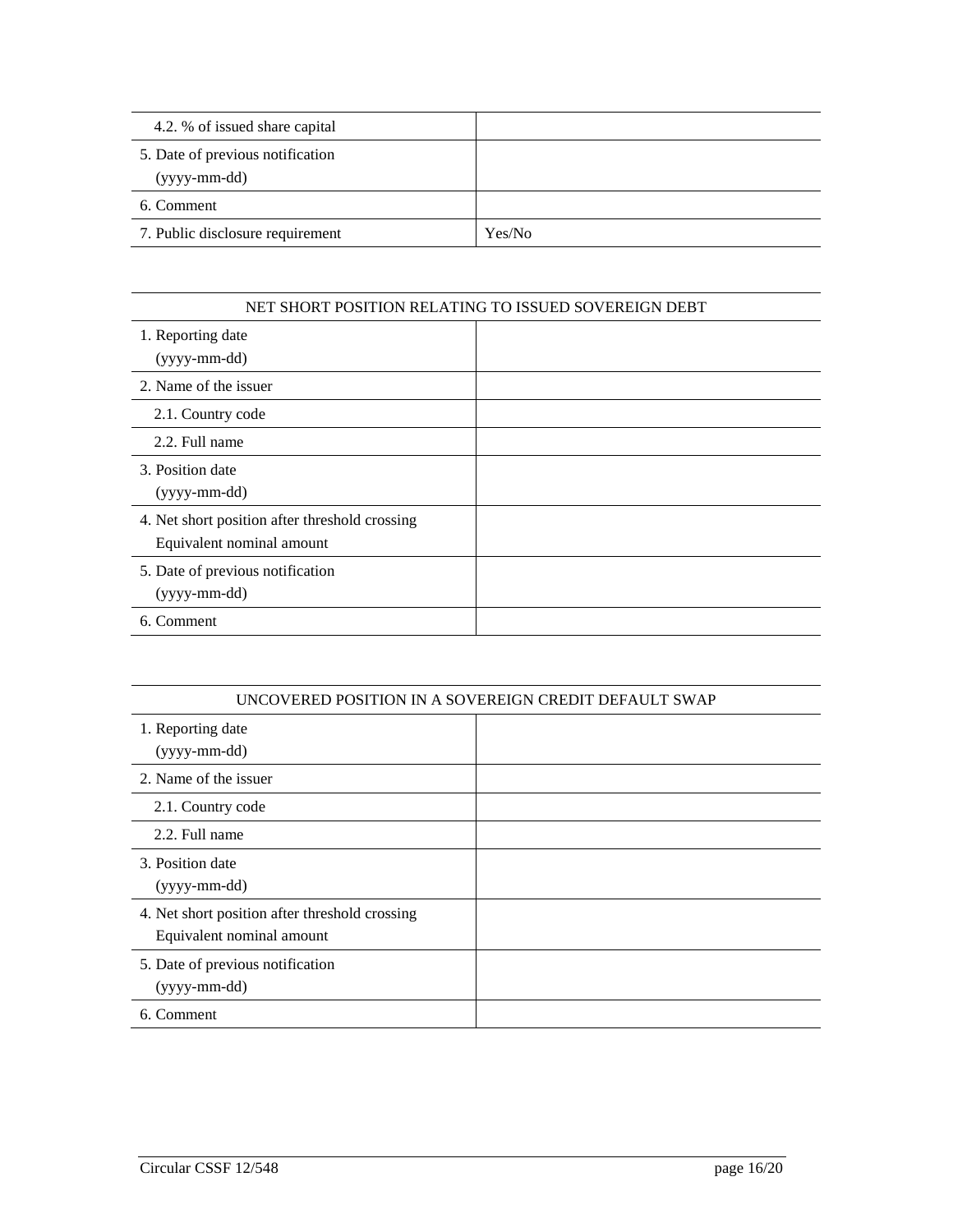## **ANNEX III**

## **Notification of intent to make use of the exemption under Article 17(3) of Regulation (EU) No 236/2012 of the European Parliament and of the Council of 14 March 2012 on short selling and certain aspects of Credit Default Swaps**

| 1                | <b>Details of NOTIFYING PARTY</b>  |  |
|------------------|------------------------------------|--|
| a)               | First name                         |  |
|                  | <b>LAST NAME</b>                   |  |
|                  | Full company name                  |  |
| b)               | BIC code                           |  |
|                  | (if the holder has one)            |  |
| $\mathbf{c})$    | Country                            |  |
| $\rm d)$         | Address                            |  |
| $\boldsymbol{2}$ | <b>Contact person</b>              |  |
| a)               | First name                         |  |
|                  | Last name                          |  |
| b)               | Phone number                       |  |
| c)               | Fax number                         |  |
| $\rm d$          | E-mail address                     |  |
| 3                | <b>Financial Instrument</b>        |  |
|                  | Description of sovereign issuer(s) |  |

Date, signature \_\_\_\_\_\_\_\_\_\_\_\_\_\_\_\_\_\_\_\_\_\_\_\_\_\_\_\_\_\_\_\_\_\_\_\_\_\_\_\_\_\_\_\_\_\_\_\_\_\_\_\_\_\_\_

IMPORTANT:

This notification form is only valid if submitted together with a copy of the agreement/recognition signed with a sovereign issuer or a person acting on its behalf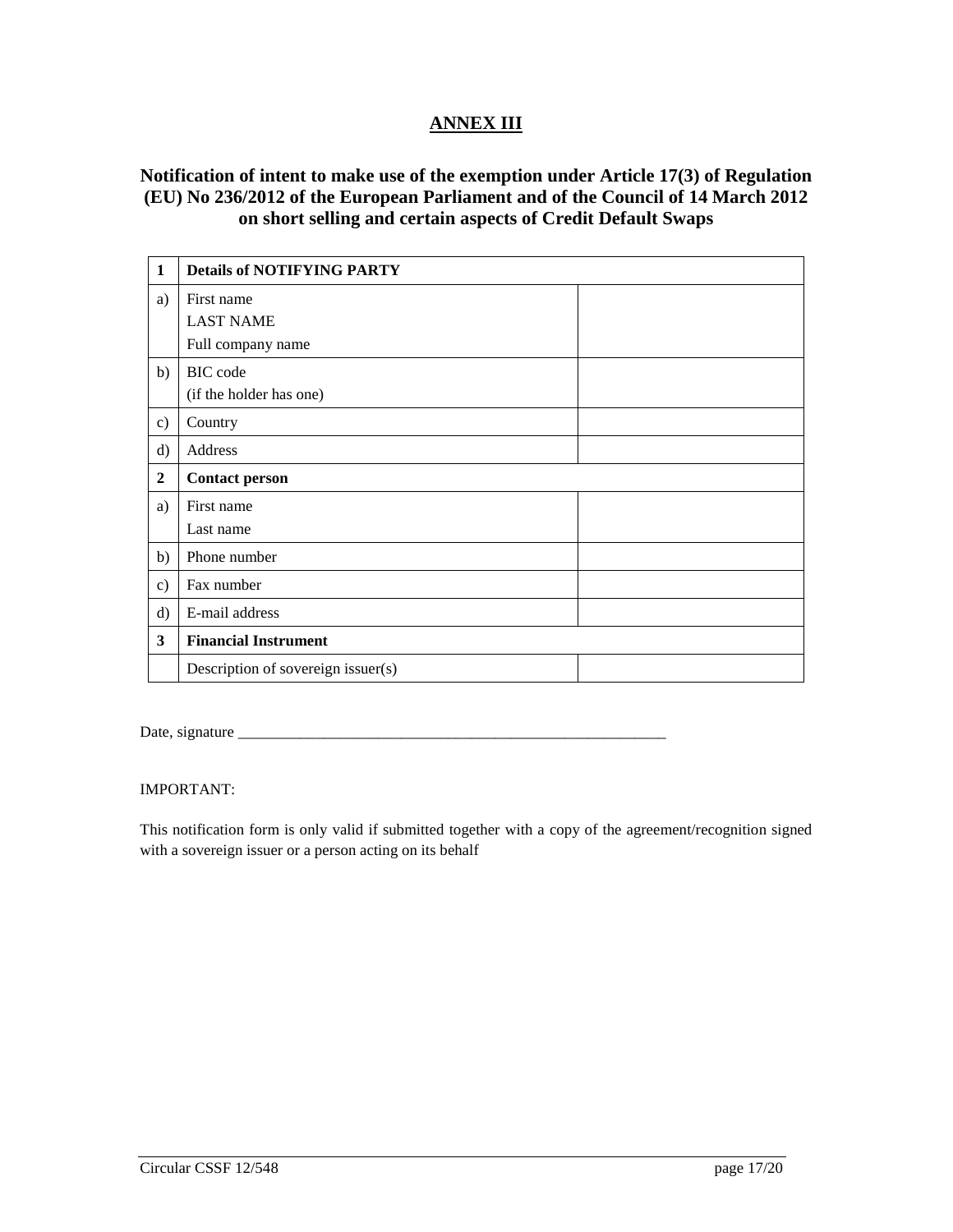## **ANNEX IV**

### **Notification of intent to make use of the exemption under Article 17(1) of Regulation (EU) No 236/2012 of the European Parliament and of the Council of 14 March 2012 on short selling and certain aspects of Credit Default Swaps**

| $\mathbf{1}$     | <b>Details of NOTIFYING PARTY</b> |
|------------------|-----------------------------------|
| a)               | First name                        |
|                  | <b>LAST NAME</b>                  |
|                  | Full company name                 |
| b)               | <b>BIC</b> code                   |
|                  | (if the holder has one)           |
| $\mathbf{c})$    | Country                           |
| $\rm d$          | Address                           |
| $\boldsymbol{2}$ | <b>Contact person</b>             |
| a)               | First name                        |
|                  | Last name                         |
| b)               | Phone number                      |
| $\mathbf{c})$    | Fax number                        |
| $\rm d$          | E-mail address                    |

| 3              | <b>Details of Market Making</b>                                                                                                                                            |  |
|----------------|----------------------------------------------------------------------------------------------------------------------------------------------------------------------------|--|
| a)             | STATUS OF THE NOTIFYING PARTY<br>(credit institution, investment firm, third-country entity or<br>firm as defined in Article $2(1)(1)$ of Directive 2004/39/EC)            |  |
| b)             | <b>MARKET MEMBERSHIP</b><br>(trading venue(s) where membership exists)                                                                                                     |  |
| $\mathbf{c}$ ) | <b>DETAILED</b><br><b>DESCRIPTION</b><br>OF<br><b>ACTIVITIES</b><br>ACCORDING TO ARTICLE $2(1)(k)$ or INDICATION OF<br>EXPECTED ACTIVITIES ACCORDING TO ARTICLE<br>2(1)(k) |  |
| $\rm d$        | FINANCIAL INSTRUMENT(S)<br>(provide information in the specific spreadsheet in Annex V)                                                                                    |  |
|                | (i) INSTRUMENT<br>(share, sovereign issuer of debt instrument, CDS)                                                                                                        |  |
|                | (ii) CATEGORY OF INSTRUMENT on which market<br>making activities are conducted, only when different from (i)<br>(by designation of the financial instrument/ underlying)   |  |
| e)             | DESCRIPTION OF CONTRACTUAL AGREEMENT<br>(main duties and activities)                                                                                                       |  |

Date, signature \_\_\_\_\_\_\_\_\_\_\_\_\_\_\_\_\_\_\_\_\_\_\_\_\_\_\_\_\_\_\_\_\_\_\_\_\_\_\_\_\_\_\_\_\_\_\_\_\_\_\_\_\_\_\_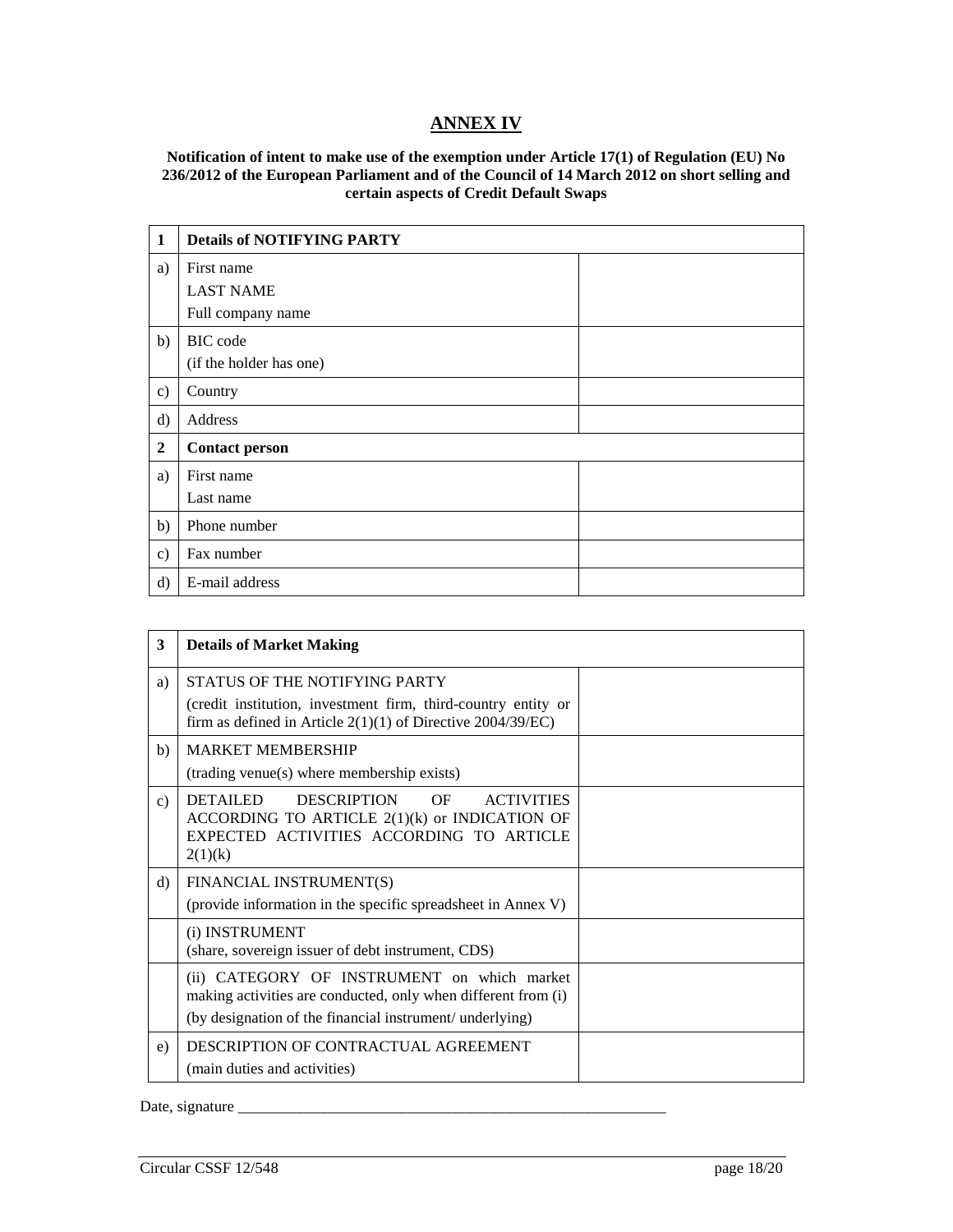## **ANNEX V**

**Format of the spreadsheet to use together with the form for the notification of intent to make use of exemption under Article 17(1) of Regulation (EU) No 236/2012 of the European Parliament and of the Council of 14 March 2012 on short selling and certain aspects of Credit Default Swaps**

**Name of the informing CA Name of the notifying person**

**ID code\* (e.g. BIC):** \*please specify what code is provided if not BIC

### **For shares**

| N <sub>0</sub> | <b>ISIN</b> | Name of the issuer | Market Membership |
|----------------|-------------|--------------------|-------------------|
|                |             |                    |                   |
|                |             |                    |                   |
| $\cdots$       |             |                    |                   |

#### **For sovereign bonds**

| No       | Name of the sovereign issuer | Market Membership |
|----------|------------------------------|-------------------|
|          |                              |                   |
| -        |                              |                   |
| $\cdots$ |                              |                   |

#### **For sovereign CDS**

| N <sub>o</sub> | Name of the sovereign issuer | Market Membership |
|----------------|------------------------------|-------------------|
|                |                              |                   |
|                |                              |                   |
| $\cdots$       |                              |                   |

#### **For instruments other than shares, sovereign debt instruments or sovereign CDS that create short or long position**

|                | Category (Part 1 and 2, Annex I of Commission Delegated | Underlying financial |
|----------------|---------------------------------------------------------|----------------------|
| N <sub>0</sub> | Regulation (EU) No 918/2012)                            | instrument           |
|                |                                                         |                      |
|                |                                                         |                      |
| $\cdots$       |                                                         |                      |